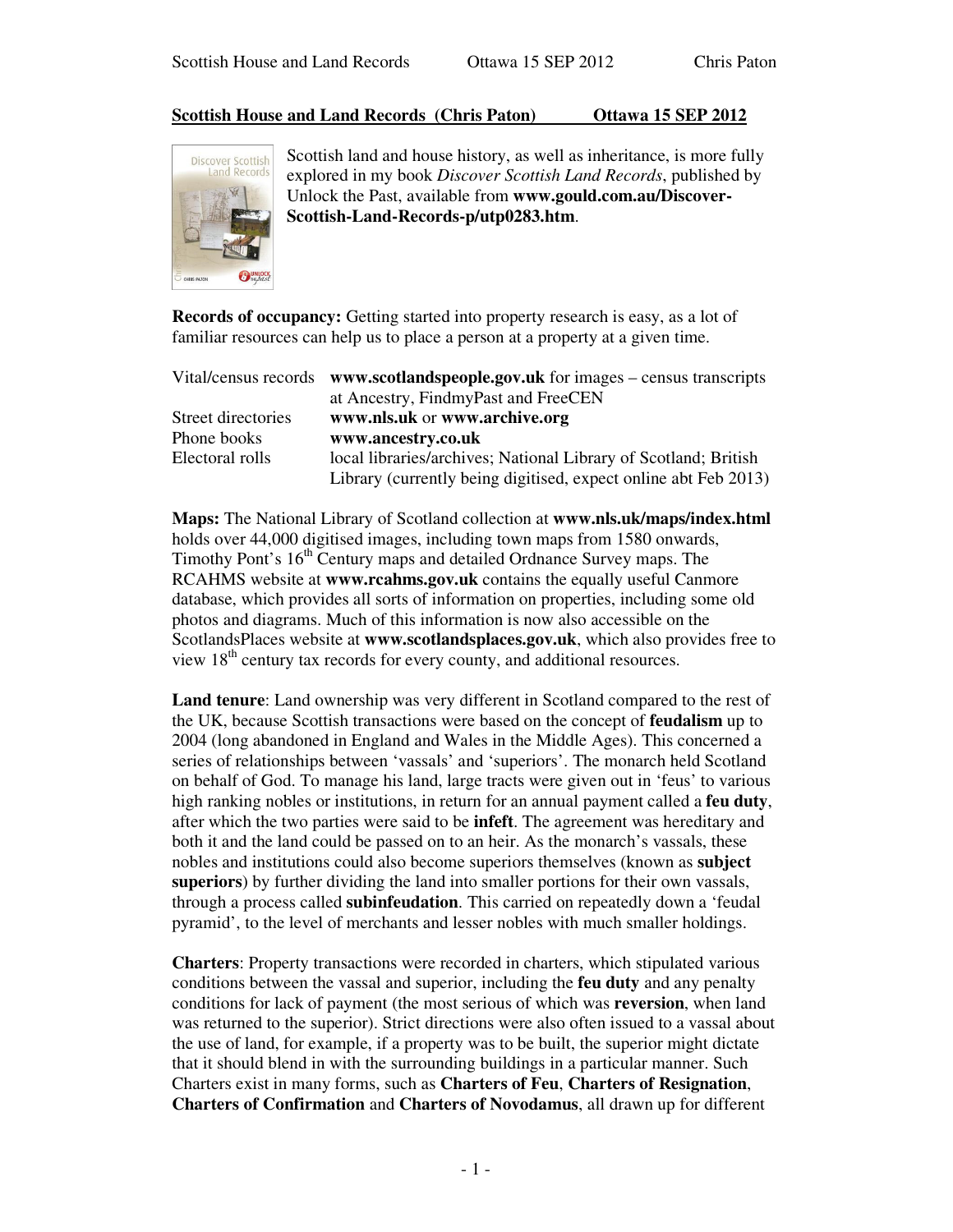reasons, but essentially carrying similar information. At the end of a charter, the superior would give an instruction for an **Instrument of Sasine** to be drawn up, a legal device to allow the transaction to be recorded in the **Register of Sasines**, with **sasine** ('sayzin') being the act of taking possession of the land. Whilst charters may be difficult to locate, the Registers of Sasines are considerably easier to research.

**Other forms of tenure**: Rather than through feudalism, church lands were held under **allodial** tenure, meaning they were owned outright, with a similar system operating in the Orkney and Shetland islands (known as **udal** tenure). There were other regional variations. **Kindly tenants** were those who held land by perpetual hereditary lease from the Crown (in Dumfriesshire's Four Towns of Lochmaben). **Tenants at will** held land on which they paid ground rent only, the land being occupied through custom and usage (in small areas of Lanarkshire, Aberdeenshire, Moray, Ross & Cromarty). A form of tenure known as **leasehold**, where a right to occupy land for a set period also existed (Lanarkshire, Perthshire and the Highlands), whilst **crofters** had their own unique arrangements in the Highlands and the Western Isles. Check the 1884 Napier Commission report at **www.highland-elibrary.com/7.html** for crofting ancestors and see **http://tinyurl.com/3zr8ylw** for more on non-feudal holdings.

**Sasines**: All property transactions (and instances where land was put up as security for loans) have been recorded in various Registers of Sasines from as early as 1599 in some counties, though mostly from 1617 onwards. Until 1868 these were recorded in **burgh registers** for the country's royal burghs (mostly unindexed), in **particular registers** for individual counties across the country; or in a **general register** based in Edinburgh, for transactions across most of Scotland (excluding the three Lothian counties, and including property based across two or more counties). Whilst most registers are today held at the National Records of Scotland, pre-1809 burgh registers for Glasgow, Aberdeen and Dundee are still held in their respective local city archives, which can again be sourced through SCAN. The NRS has a useful page on its holdings at **www.nas.gov.uk/guides/sasines.asp**.

Digitised abridgements for the particular and general registers from 1781-1868 have been made available for view at the NRS. They can be searched by surname or place name, and will usually give enough information to let you know who granted a piece of land, the name of the recipient, and the arrangement by which it was transferred. However, the original sasine itself can also be ordered up, and can provide further information such as a description of the land in question – useful for noting the exact boundaries of a property, for example. A list of printed indexes for registers prior to 1781 is found at **www.nas.gov.uk/guides/sasines.asp**. The Genhound website at **www.genhound.com** contains indexes to many pre-1781 particular registers, whilst many sasine records can also be ordered up through the FamilySearch catalogue (**www.familysearch.org**) on microfilm and viewed at a Family History Centre.

In 1868 the General Register was reorganised into county based divisions, and the Particular Registers abolished (though burgh registers continued for some time after). An index to entries within this new General Register can be consulted at the NRS.

**Registers of Scotland:** From 1979, a newly created 'Land Register', maintained by Registers of Scotland (**www.ros.gov.uk**), has in turn been slowly replacing the General Register. In the old system, properties were identified within charters and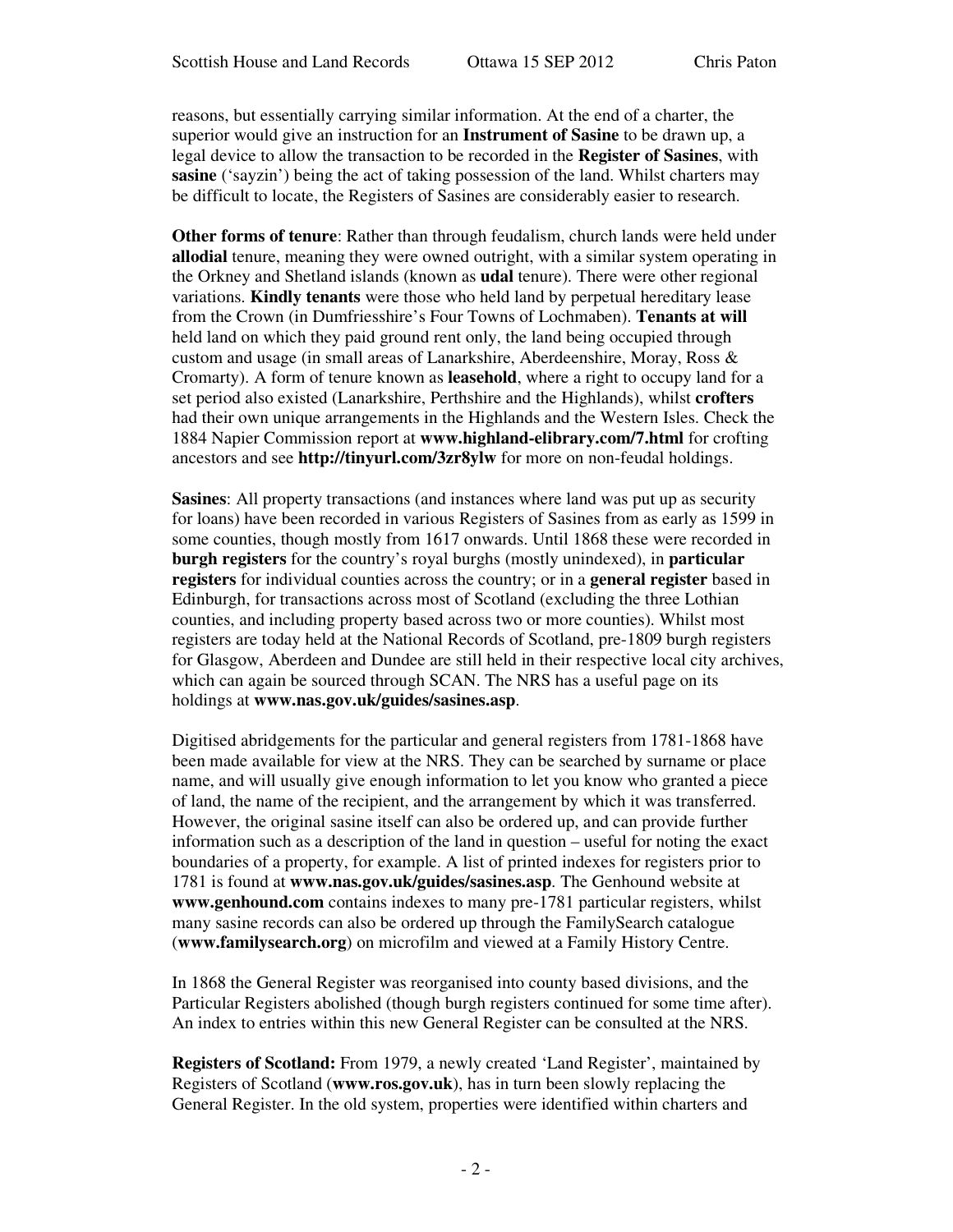sasines by a physical description of which other properties bordered it in all sides. In the new Land Register, they are now pinpointed using Ordnance Survey data. From 1870, a series of **search sheets** was created for each property listed in the old General Registers, and those from 1875 to 1993 have been digitised and can be consulted at the Registers of Scotland offices in Glasgow or Edinburgh, for a small fee. They are invaluable, giving long lists of transactions for a property from the present day back to 1875. The ROS does offer an online research service for this.

**Recent transactions:** Since the year 2000, basic details of transactions are also freely available on websites such as **www.ourproperty.co.uk**, which will name recent applicants and granters for house purchases. Records of planning applications and other notices affecting properties can also be found in newspapers, and in titles such as the *Edinburgh Gazette*, available for free at **www.gazettes-online.co.uk**.

**Inheritance:** Inheritance was another way through which land could be conveyed, but Scottish land and property could not be bequeathed in a will until 1868. Prior to this the inheritance rules of primogeniture applied. Before heirs could legally take full possession of a property, they had to have the fact that they were heirs recognised by the superior to whom they were about to become the vassal. Many just moved in as 'apparent heirs' without sorting out the paperwork, only to realise years later that they needed the document when seeking to sell the property on, whilst others argued about who had the legal right to inherit in the first place! As such, don't always expect to find the relevant documents immediately after the previous owner's death.

There were two ways to be recognised as an heir, dependent on where the superiority lay. If the Crown was the direct superior, the prospective heir would have to go before a jury of local landowners to have the right to inherit confirmed. The jury would deliberate and then return or **retour** its findings to the Royal Chancery in Edinburgh, with a copy issued to the heir. These recorded **Services of Heirs** were mainly written in Latin until 1847. Records from 1530-1699 were indexed as the *Inquisitionum ad Capellam Regis Retornatarum Abbreviatio*, available online at Google Books in 3 volumes, or at the NRS. From 1700 you need to consult the decennial *Indexes to the Services of Heirs* at the NRS, but again, the index from 1700-1859 is available on CD. After this the indexes are annual. The process continued until 1964, but at this point most land was being conveyed through wills, making the process virtually redundant. The records usually show genealogical relationships identifying from whom the property was inherited, and also contain terms such as 'Heir General' (a person succeeding by force of law), or 'Heirs-Portioners' (usually women who jointly inherited a property if there was no male successor), which can be equally revealing genealogically. It is important to note that some Services were never retoured from sheriff and burgh courts, but may still be recorded in their registers, whilst courts for areas known as 'regalities' were never required to send them to the Royal Chancery in the first place – so you may have to dig a little deeper in local court records.

If the land was controlled by a subject superior lower down the chain, rather than the Crown, an heir could instead make do with a document known as a **Precept of Clare Constat**, which showed that the subject superior clearly recognised the heir's right to inherit. These can be held anywhere (archives, private hands etc), but a sasine will always note if one was issued. If somebody inherited via a precept of clare constat, they could also go through the retours process to be extra sure, but it was not required.